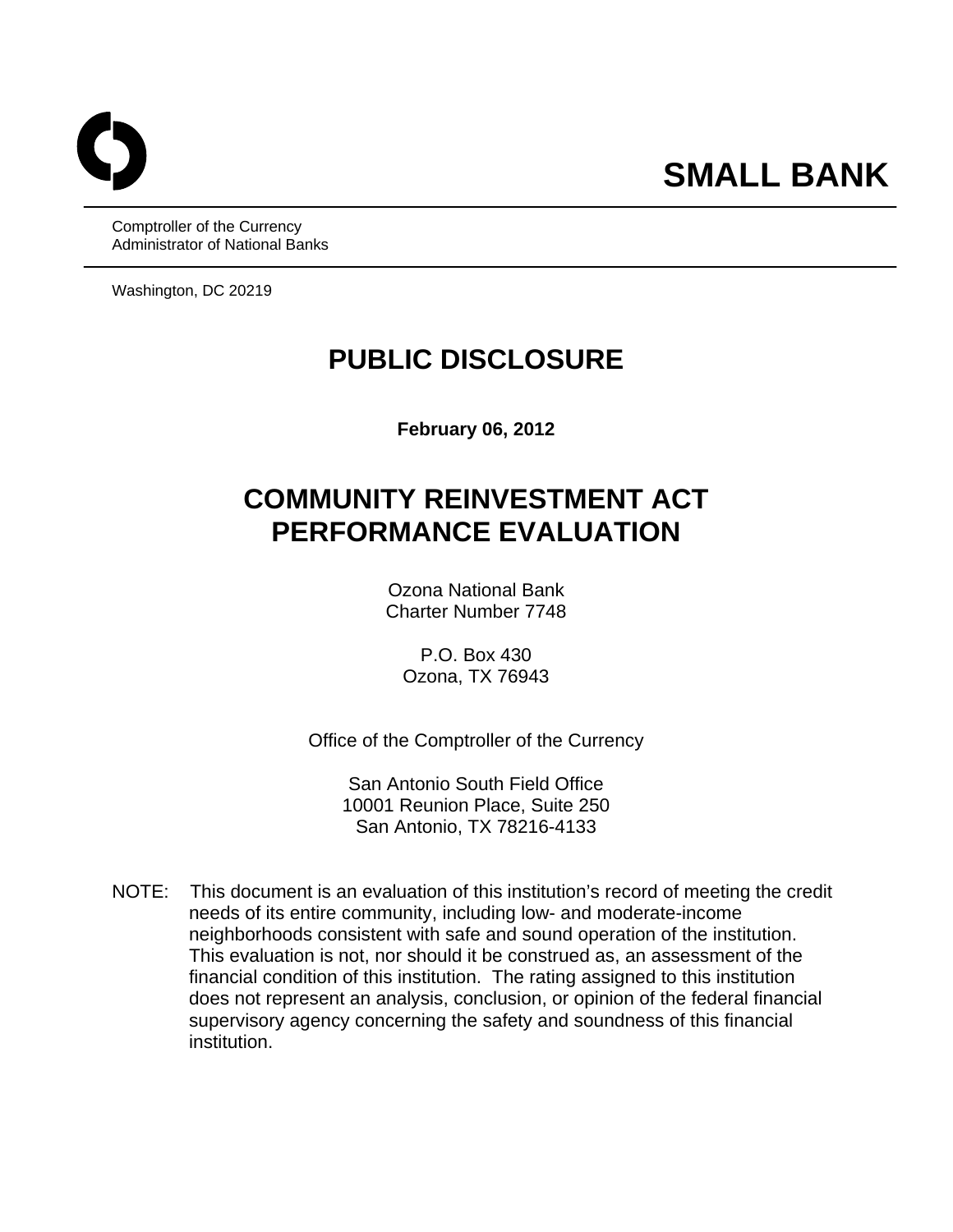# **INSTITUTION'S CRA RATING: This institution is rated Satisfactory.**

Ozona National Bank's (ONB) lending performance reflects a satisfactory response to community credit needs in its assessment areas (AA). This conclusion is based on the following results from our review:

- The loan-to-deposit (LTD) ratio meets the standard for satisfactory performance.
- The bank originated a substantial majority of loans inside its AAs.
- Lending activities represent an excellent penetration among individuals of different income levels and businesses of different sizes.
- Geographic distribution of loans represents a reasonable dispersion.

# **SCOPE OF EXAMINATION**

ONB was evaluated under the Small Bank examination procedures, which includes a lending test. The lending test evaluates the bank's record of meeting the credit needs of its AAs through its lending activities.

The lending test for ONB covers its performance from January 29, 2007 through February 6, 2011. ONB's primary loan products in Montague and Crockett County are commercial and agriculture/farm loans. The primary loan products in Hays County are commercial and residential real estate loans. To evaluate the bank's commercial, agriculture/farm, and residential lending performance, we selected a sample of commercial, agriculture/farm, and residential loans made from January 29, 2007 through December 31, 2011. The bank reports data under the requirements of the Home Mortgage Disclosure Act (HMDA). HMDA data from 2009, 2010 and 2011 were tested and found to be unreliable. Therefore, HMDA data was not used to evaluate the bank's residential loan performance.

# **DESCRIPTION OF INSTITUTION**

ONB, an intrastate bank headquartered in Ozona, Texas, was chartered in 1905 and is wholly owned by Ozona Bancshares, Inc., a one-bank holding company. ONB reported total assets of \$213 million and tier one capital of \$21 million at December 31, 2011. It has five offices: the main office located in Ozona, three branches located in San Marcos, Wimberley, and Bowie, and a loan production office located in San Antonio, Texas. ONB provides full service deposit and loan products at all branches.

The main office and all three branches have a walk-in teller lobby, a drive-up motor bank, and an automated teller machine (ATM). The loan production office in San Antonio only offers full service loan products. All offices accept loan applications and all loans are closed in the office where the application originated. Additionally, customers can access their depository accounts through the internet, ATMs, and telebank. There have not been any significant changes to ONB's corporate structure, including merger or acquisition activities, since the last CRA examination.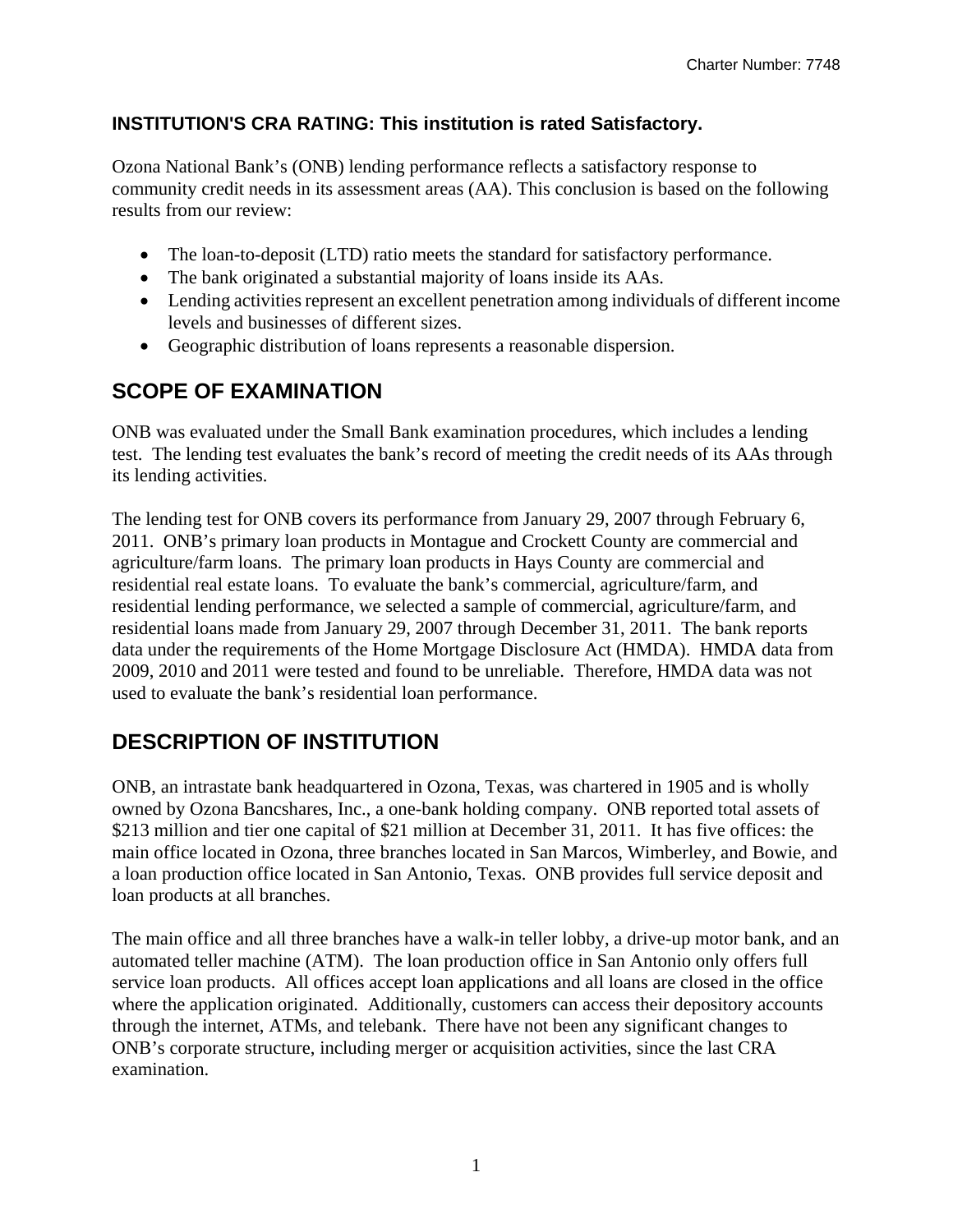At December 31, 2011, ONB reported net loans of \$111.5 million and a net loans and leases to total assets ratio of 52 percent. The following chart provides a detailed summary of the loan portfolio at December 31, 2011.

| Loan Portfolio Summary by Loan Product<br>December 31, 2011 |                       |                          |  |  |  |  |  |
|-------------------------------------------------------------|-----------------------|--------------------------|--|--|--|--|--|
| Loan Category                                               | Dollar Volume \$(000) | % of Outstanding Dollars |  |  |  |  |  |
| Commercial                                                  | 58,600                | 52.54%                   |  |  |  |  |  |
| Agriculture/Farm                                            | 23,880                | 21.41%                   |  |  |  |  |  |
| Residential                                                 | 16,307                | 14.62%                   |  |  |  |  |  |
| Other Loans                                                 | 8,615                 | 7.72%                    |  |  |  |  |  |
| Consumer                                                    | 4,142                 | 3.71%                    |  |  |  |  |  |
| Total                                                       | 111,544               | 100%                     |  |  |  |  |  |

There are no legal, financial, or other factors that impede ONB's ability to help meet the credit need in its AA. The previous CRA examination, dated January 29, 2007, rated ONB "Satisfactory" under the small bank criteria.

# **DESCRIPTION OF ASSESSMENT AREA(S)**

ONB has four three AAs which include the counties of Crockett, Hays, and Montague. The defined AAs meet the requirements of the CRA regulation and no low- or moderate-income tracts are arbitrarily excluded.

# **Crockett County Assessment Area**

The Crockett County AA is comprised of the complete county. Crockett County is a rural county located in West Texas. This AA meets the requirements of the regulation and does not contain any low-or moderate-income (LMI) areas.

|                                   | Demographic Information for the Crockett County AA |          |                              |          |          |  |  |  |  |  |
|-----------------------------------|----------------------------------------------------|----------|------------------------------|----------|----------|--|--|--|--|--|
|                                   | #                                                  | $%$ Low  | % Moderate                   | % Middle | % Upper  |  |  |  |  |  |
| Geographies (Census Tracts)       |                                                    | $\Omega$ | 0                            | 100      | $\Omega$ |  |  |  |  |  |
| Population by Geography           | 4,099                                              | $\Omega$ | 0                            | 100      | $\Omega$ |  |  |  |  |  |
| Owner-Occupied Housing by         | 1,089                                              | $\Omega$ | $\theta$                     | 100      | $\theta$ |  |  |  |  |  |
| Geography                         |                                                    |          |                              |          |          |  |  |  |  |  |
| <b>Businesses by Geography</b>    | 304                                                | $\Omega$ | $\Omega$                     | 100      | $\Omega$ |  |  |  |  |  |
| Farms by Geography                | 35                                                 | 0        | 0                            | 100      | $\Omega$ |  |  |  |  |  |
| Family Distribution by Income     | 1,124                                              | 21.00    | 21.35                        | 15.12    | 42.53    |  |  |  |  |  |
| Level                             |                                                    |          |                              |          |          |  |  |  |  |  |
| Household Distribution by         | 1.522                                              | 23.92    | 18.99                        | 15.97    | 41.13    |  |  |  |  |  |
| Income Level                      |                                                    |          |                              |          |          |  |  |  |  |  |
| Census Median Family Income (MFI) |                                                    | \$34,653 | <b>Median Housing Value</b>  |          | \$48,900 |  |  |  |  |  |
| HUD-Adjusted MFI: 2011            |                                                    | \$48,600 | Families Below Poverty Level |          | 18.86%   |  |  |  |  |  |
| HUD-Adjusted MFI: 2010            |                                                    | \$46,500 | <b>Unemployment Rate</b>     | 4.17%    |          |  |  |  |  |  |
| HUD – Adjusted MFI: 2009          |                                                    | \$45,600 |                              |          |          |  |  |  |  |  |

The current local economy is characterized as good and stable. Economic activity is centered in ranching and gas exploration. The hotel industry also does well in the area, serving tourists, primarily hunters, and gas workers. Average unemployment is low. Competition from other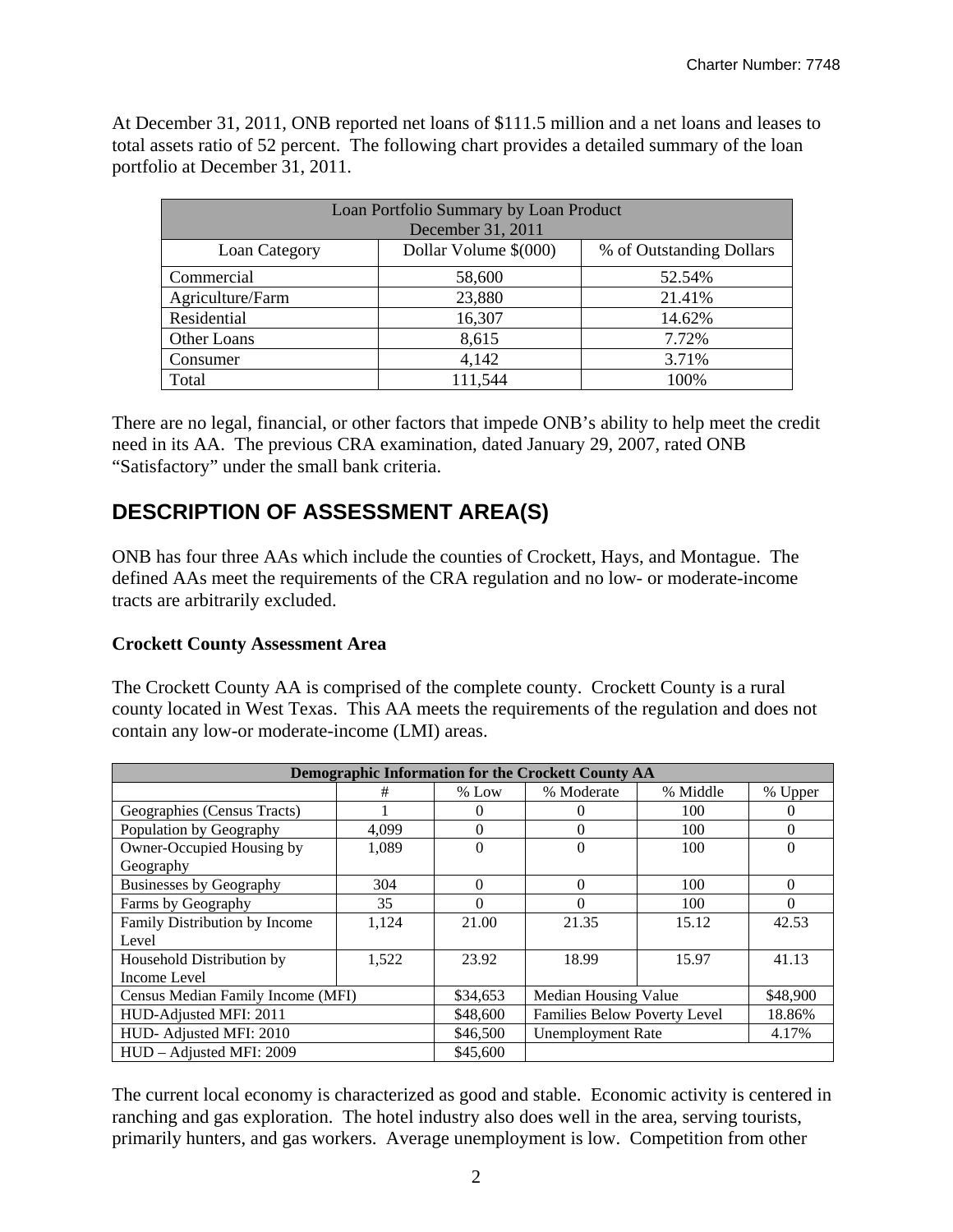financial institutions is low, as there is only one other financial institution located in Crockett County.

We contacted a member of a government agency that serves Crockett County who indicated that the community's current economic condition is good and centered in ranching, gas exploration, and the hunting tourism industry. He indicated that there is a shortfall in housing because local ranchers buy houses that they rent out to ranch hands. Based on this information he feels that the main opportunity for financial institutions to aid in community development is by providing agriculture/farm and home construction loans.

# **Hays County Assessment Area**

| Demographic Information for the Hays County AA |        |          |                              |          |           |  |  |  |  |
|------------------------------------------------|--------|----------|------------------------------|----------|-----------|--|--|--|--|
|                                                | #      | $%$ Low  | % Moderate                   | % Middle | % Upper   |  |  |  |  |
| Geographies (Census Tracts)                    | 14     | 7.14     | 42.86                        | 35.71    | 14.29     |  |  |  |  |
| Population by Geography                        | 97,589 | 10.43    | 28.34                        | 41.23    | 20.00     |  |  |  |  |
| Owner-Occupied Housing by                      | 21,680 | 3.63     | 20.63                        | 47.86    | 27.89     |  |  |  |  |
| Geography                                      |        |          |                              |          |           |  |  |  |  |
| <b>Businesses by Geography</b>                 | 16,310 | 4.02     | 23.10                        | 44.48    | 28.41     |  |  |  |  |
| Farms by Geography                             | 543    | 4.05     | 14.92                        | 44.01    | 37.02     |  |  |  |  |
| Family Distribution by Income                  | 22,394 | 19.47    | 20.57                        | 24.04    | 35.91     |  |  |  |  |
| Level                                          |        |          |                              |          |           |  |  |  |  |
| Household Distribution by                      | 33,465 | 26.68    | 16.98                        | 19.57    | 36.77     |  |  |  |  |
| Income Level                                   |        |          |                              |          |           |  |  |  |  |
| Census Median Family Income (MFI)              |        | \$57,800 | Median Housing Value         |          | \$112,017 |  |  |  |  |
| HUD-Adjusted MFI: 2011                         |        | \$74,900 | Families Below Poverty Level |          | 14.37%    |  |  |  |  |
| HUD-Adjusted MFI: 2010                         |        |          | <b>Unemployment Rate</b>     |          | 4.40%     |  |  |  |  |
| HUD - Adjusted MFI: 2009                       |        | \$73,300 |                              |          |           |  |  |  |  |

The Hays County AA is comprised of the complete county. Hays County is located in Central Texas and is part of the Austin-Round Rock-San Marcos MSA. This AA meets the requirements of the regulation and does not arbitrarily exclude any LMI areas.

The current local economy is characterized as good. Economic activity is relatively diverse and includes tourism, dining, and retail and wholesale businesses. The tourism industry is a large part of the Wimberley economy due to the fact that Wimberley does not currently have a hotel tax. Average unemployment for the area is low. Competition from other financial institutions is very high and includes over 20 branches of local, regional, and national financial institutions.

We contacted a member of a local community organization who indicated that the community's current economic condition is good. She indicated that loans for affordable housing were a credit need in the area. Based on this information she feels that there are opportunities for financial institutions to aid in community development by providing loans for affordable housing and by conducting seminars or workshops that focus on how to repair credit scores so that people with past credit problems can qualify for home loans.

#### **Montague County Assessment Area**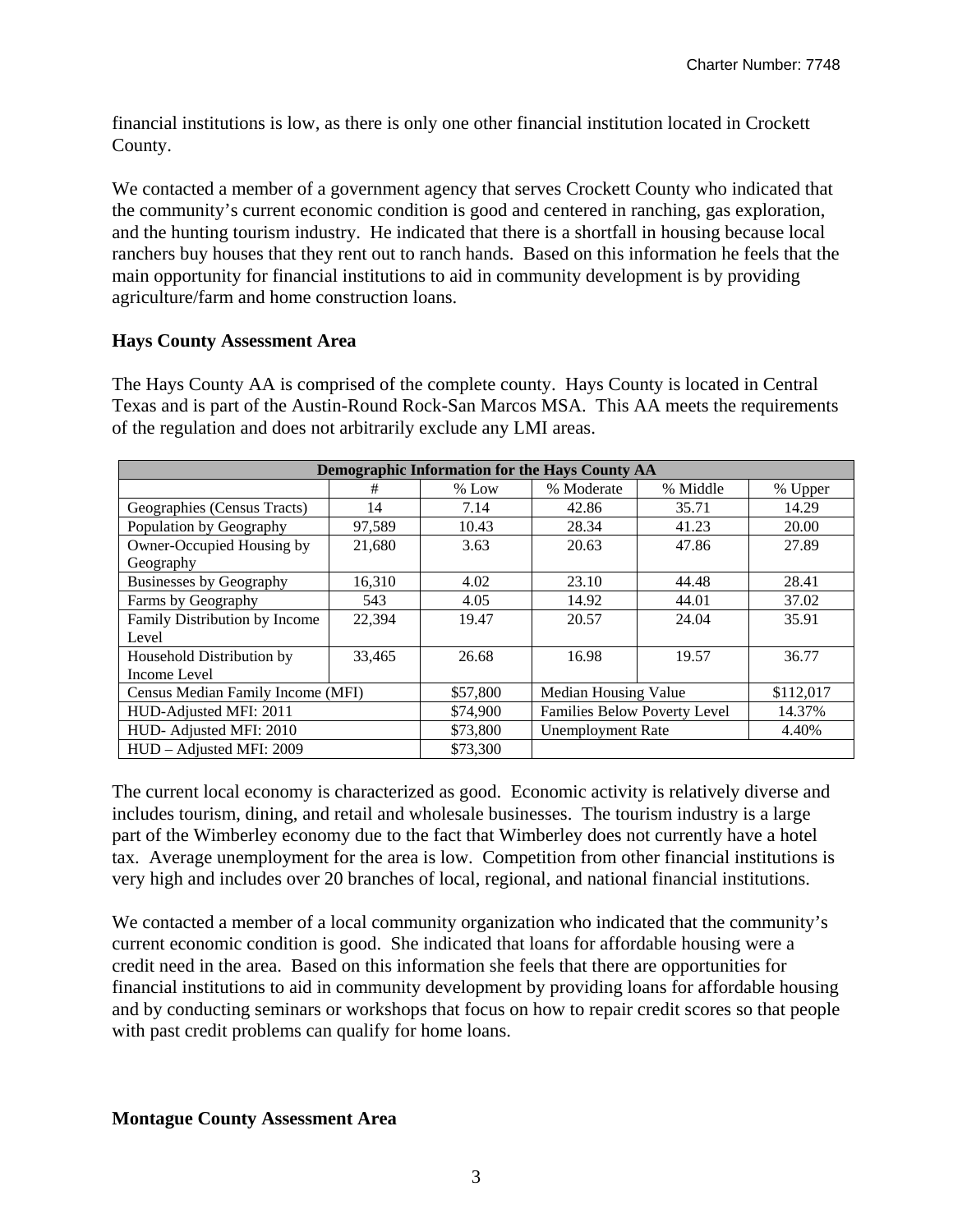| Demographic Information for the Montague County AA |          |                          |                                               |          |          |  |  |  |  |  |
|----------------------------------------------------|----------|--------------------------|-----------------------------------------------|----------|----------|--|--|--|--|--|
|                                                    | #        | $%$ Low                  | % Moderate                                    | % Middle | $\%$     |  |  |  |  |  |
|                                                    |          |                          |                                               |          | Upper    |  |  |  |  |  |
| Geographies (Census Tracts)                        | 6        | $\Omega$                 | 0                                             | 100      | 0        |  |  |  |  |  |
| Population by Geography                            | 19,117   | 0                        | 0                                             | 100      | 0        |  |  |  |  |  |
| Owner-Occupied Housing by Geography                | 6.118    | $\Omega$                 | 0                                             | 100      | 0        |  |  |  |  |  |
| <b>Businesses by Geography</b>                     | 2,642    | 0                        | 0                                             | 100      | $\Omega$ |  |  |  |  |  |
| Farms by Geography                                 | 217      | 0                        | 0                                             | 100      | 0        |  |  |  |  |  |
| Family Distribution by Income Level                | 5.486    | 18.79                    | 16.82                                         | 23.51    | 40.87    |  |  |  |  |  |
| Household Distribution by Income Level             | 7,759    | 25.25                    | 15.35                                         | 17.23    | 42.17    |  |  |  |  |  |
| Census Median Family Income (MFI)                  |          | \$38,231                 | Median Housing Value                          |          | \$56,008 |  |  |  |  |  |
| HUD-Adjusted MFI: 2011                             | \$48,600 |                          | <b>Families Below Poverty Level</b><br>14.47% |          |          |  |  |  |  |  |
| HUD-Adjusted MFI: 2010                             | \$46,500 | <b>Unemployment Rate</b> |                                               | 3.18%    |          |  |  |  |  |  |
| HUD - Adjusted MFI: 2009                           |          | \$45,600                 |                                               |          |          |  |  |  |  |  |

The Montague County AA is comprised of the complete county. Montague County is located in North Texas along the Texas-Oklahoma boarder. This AA meets the requirements of the regulation and does not contain any LMI areas.

The current local economy is characterized as good primarily due to the current oil and gas mining activity associated with the Barnett Shale formation. Economic activity is relatively diverse and includes oil field related services, agriculture, services, and retail businesses. Average unemployment for the area is low. Competition from other financial institutions is high and includes three local community financial institutions, one regional credit union branch, and two branches of large national financial institutions.

We contacted a member of a local community organization who indicated that the community's current economic condition is good due to the oil field activity in the area. She stated that there is a shortfall in small business lending in the area, and she would like to see the local financial institutions offer small businesses assistance in creating viable business plans. Based on this information she feels that there are opportunities for financial institutions to aid in community development by providing small business loans and offering seminars or workshops for small business owners.

# **CONCLUSIONS WITH RESPECT TO PERFORMANCE CRITERIA**

# **LENDING TEST**

ONB's performance under the lending test is satisfactory considering the performance context and needs of its' AAs. Borrower distribution was given more weight than the geographic distribution because two AAs do not have any LMI census tracts (CTs).

# **Loan-to-Deposit Ratio**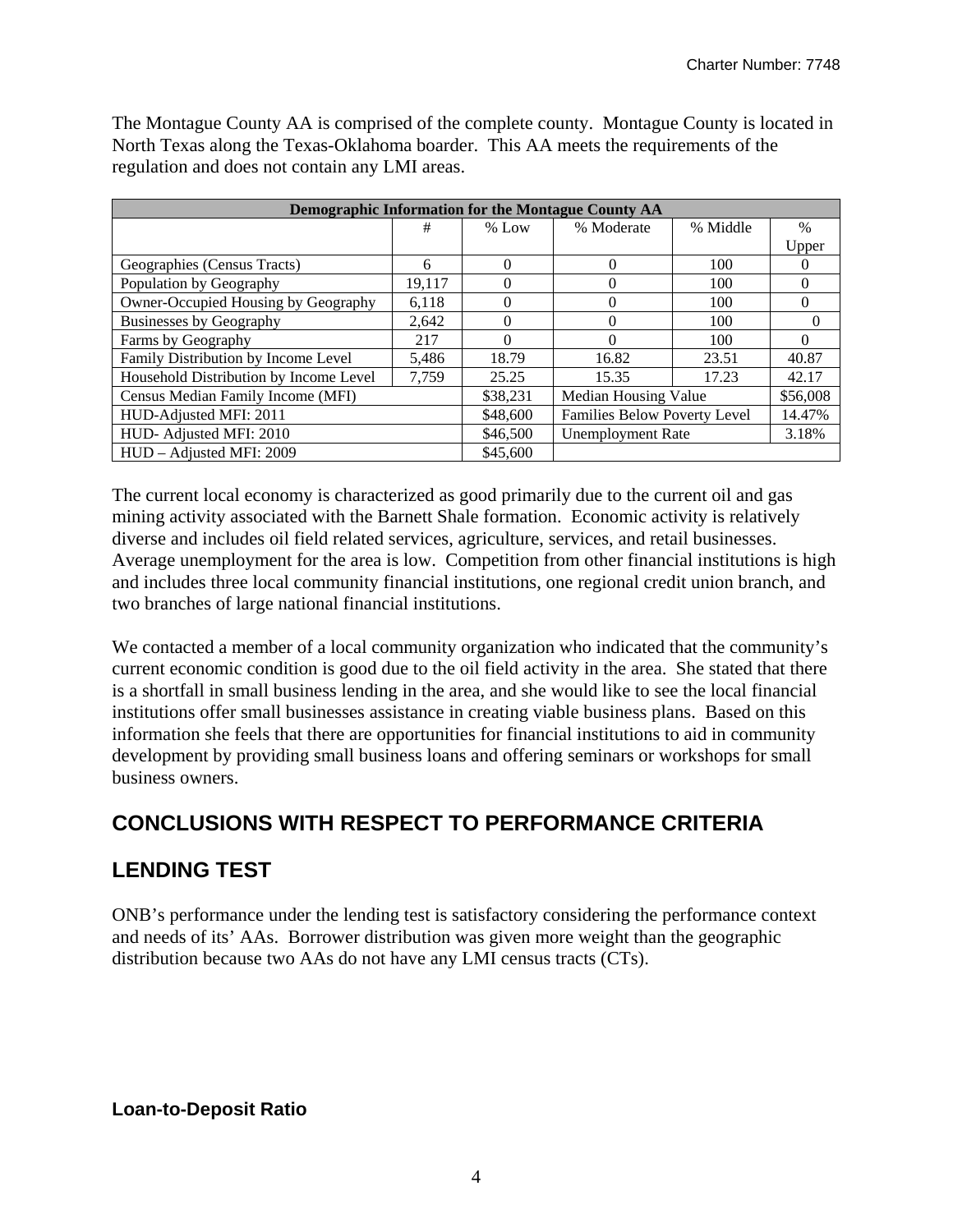ONB's net loan-to-deposit ratio is reasonable given the bank's size, financial condition, and AA credit needs. The net loan-to-deposit ratio averaged 60.25 percent over the 20 quarters since the last CRA examination, with a low of 49.94 percent and a high of 66.43 percent.

The ratio is comparable to the ratios of other community banks of similar sizes, locations, and product offerings. ONB ranks fifth among a total of six similarly situated banks serving its AA. The other five banks had an average net loan-to-deposit ratio of 69.96 percent, ranging from 51.43 percent to 108.55 percent. Crockett National Bank had a much higher average LTD ratio than the other banks. If Crockett National Bank was not included, then the average LTD ratio of the remaining banks would be 62.20 percent and ONB would compare more favorably.

# **Lending in Assessment Area**

A substantial majority (78.33 percent) of the primary loan products originated within the AAs. The following table details the bank's lending within the AAs by number and dollar amount of loans that originated during the evaluation period.

| Table 1 - Lending in Crockett, Hays, and Montague Counties |        |       |                 |         |       |       |        |                         |         |       |  |
|------------------------------------------------------------|--------|-------|-----------------|---------|-------|-------|--------|-------------------------|---------|-------|--|
|                                                            |        |       | Number of Loans |         |       |       |        | Dollars of Loans (000s) |         |       |  |
|                                                            | Inside |       |                 | Outside | Total |       | Inside |                         | Outside | Total |  |
| Loan Type                                                  | #      | $\%$  | #               | $\%$    |       | \$    | $\%$   |                         | $\%$    |       |  |
|                                                            |        |       |                 |         |       |       |        |                         |         |       |  |
| Commercial                                                 | 16     | 80.00 | 4               | 20.00   | 20    | 2.360 | 69.72  | 1.025                   | 30.28   | 3,385 |  |
| Agriculture/Farm                                           | 15     | 75.00 |                 | 25.00   | 20    | 1.591 | 85.79  | 264                     | 14.21   | 1,855 |  |
| Residential                                                | 16     | 80.00 | 4               | 20.00   | 20    | 2.158 | 78.78  | 581                     | 21.22   | 2,739 |  |
| Totals                                                     | 47     | 78.33 | 13              | 21.67   | 60    | 6,109 | 76.56  | 1.870                   | 23.44   | 7,979 |  |

Source: Loan sample

# **Lending to Borrowers of Different Incomes and to Businesses of Different Sizes**

The distribution of loans reflects excellent penetration among individuals of different income levels and businesses of different sizes, given the bank's product offerings and local economic conditions.

#### Performance in the Crockett County AA

The borrower distribution of loans in the Crockett County AA is excellent. Agriculture/farm loans and 1-4 family construction loans were identified as credit needs in this AA.

#### *Commercial Loans*

The distribution of loans to businesses reflects excellent penetration among businesses of different sizes. Eighty five percent of the bank's loans to businesses originated and purchased during the loan sampling period were made to small businesses (defined as businesses with gross annual revenues of one million dollars or less). The following table shows the distribution of commercial loans among different sized businesses in the AA.

#### **Table 2A - Borrower Distribution of Loans to Businesses in Crockett County AA**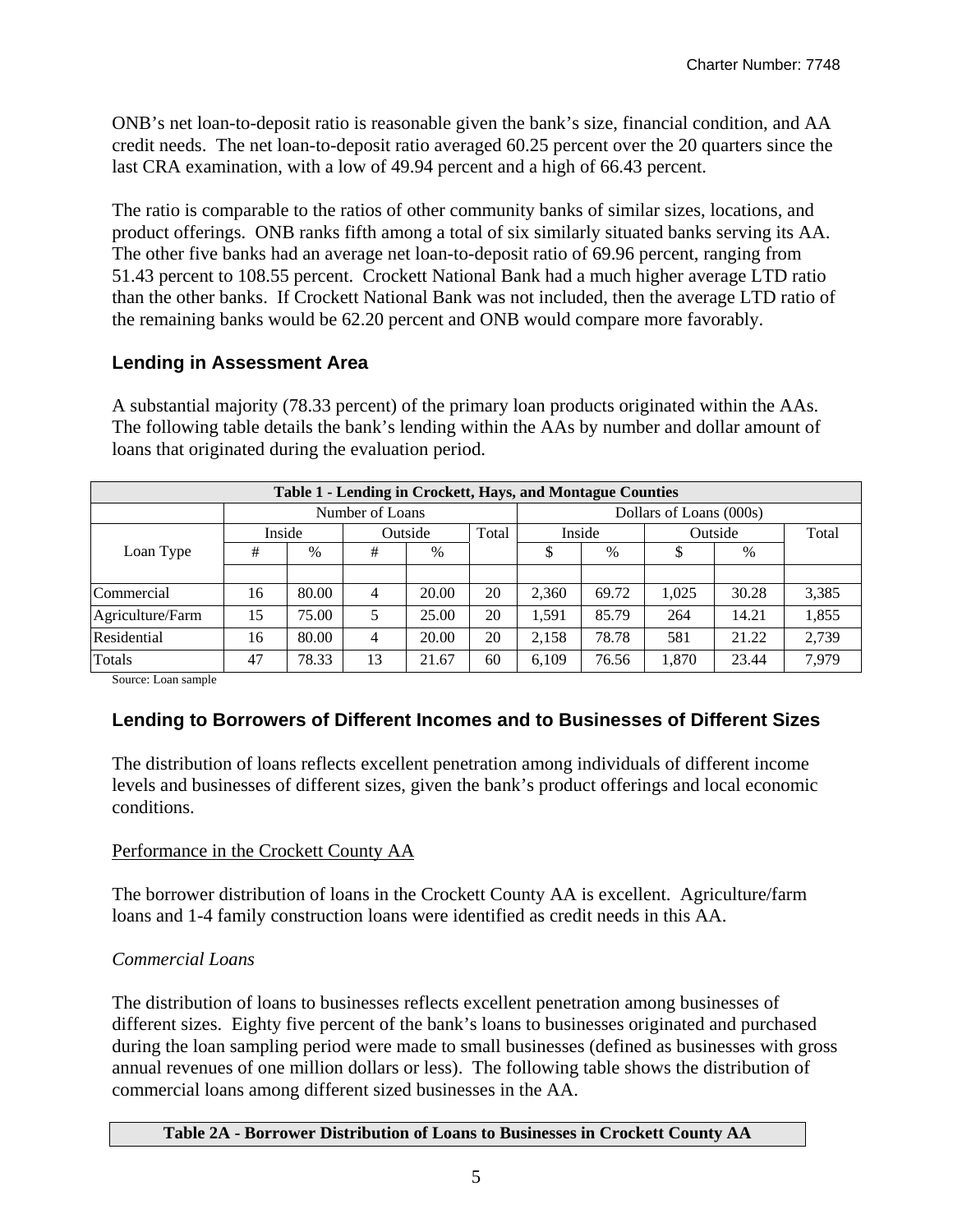| Business Revenues (or Sales) | $\leq$ \$1,000,000 | > \$1,000,000 | Unavailable/ | Total  |
|------------------------------|--------------------|---------------|--------------|--------|
|                              |                    |               | Unknown      |        |
| % of AA Businesses           | 50.00              | 3.29          | 46.71        | 100.00 |
| % of Bank Loans in AA by #   | 85.00              | 15.00         | 0.00         | 100.00 |
| % of Bank Loans in AA by \$  | 32.49              | 67.51         | 0.00         | 100.00 |

Source: Loan sample; Dunn and Bradstreet data.

#### *Agriculture/Farm Loans*

The distribution of agriculture/farm loans reflects excellent penetration among farms of different sizes. One hundred percent of the agriculture/farm loans that originated during the loan sampling period were to small farms, defined as farms and ranches with gross annual revenues of one million dollars or less. This is considered excellent compared to demographic data that show 94.29 percent of the area's farms are considered small farms. The following table shows the distribution of agriculture/farm loans among different sized businesses.

| Table 2A - Borrower Distribution of Loans to Farms in Crockett County AA |                    |               |              |        |  |  |  |  |
|--------------------------------------------------------------------------|--------------------|---------------|--------------|--------|--|--|--|--|
| Farm Revenues (or Sales)                                                 | $\leq$ \$1,000,000 | > \$1,000,000 | Unavailable/ | Total  |  |  |  |  |
|                                                                          |                    |               | Unknown      |        |  |  |  |  |
| % of AA Farms                                                            | 94.29              | 0.00          | 5.71         | 100.00 |  |  |  |  |
| % of Bank Loans in AA by #                                               | 100.00             | 0.00          | 0.00         | 100.00 |  |  |  |  |
| % of Bank Loans in AA by \$                                              | 100.00             | 0.00          | 0.00         | 100.00 |  |  |  |  |

*Source: Loan sample; Dunn and Bradstreet data.* 

#### Performance in the Hays County AA

The borrower distribution of loans in the Hays County AA is reasonable. Loans for affordable housing were identified as a credit need in this AA.

#### *Commercial Loans*

The distribution of loans to businesses reflects reasonable penetration among businesses of different sizes. Seventy five percent of the loans originated during the loan sampling period were made to small businesses. This is considered reasonable compared to demographic data that show 69.29 percent of the area's businesses are considered small businesses. The following table shows the distribution of commercial loans among different sized businesses.

| Table 2A - Borrower Distribution of Loans to Businesses in Hays County AA |                    |               |              |        |  |  |  |  |  |
|---------------------------------------------------------------------------|--------------------|---------------|--------------|--------|--|--|--|--|--|
| Business Revenues (or Sales)                                              | $\leq$ \$1,000,000 | > \$1,000,000 | Unavailable/ | Total  |  |  |  |  |  |
|                                                                           |                    |               | Unknown      |        |  |  |  |  |  |
| % of AA Businesses                                                        | 69.29              | 1.64          | 29.07        | 100.00 |  |  |  |  |  |
| % of Bank Loans in AA by #                                                | 75.00              | 25.00         | 0.00         | 100.00 |  |  |  |  |  |
| % of Bank Loans in AA by \$                                               | 58.72              | 41.28         | 0.00         | 100.00 |  |  |  |  |  |

*Source: Loan sample; Dunn and Bradstreet data.* 

#### *Residential Real Estate Loans*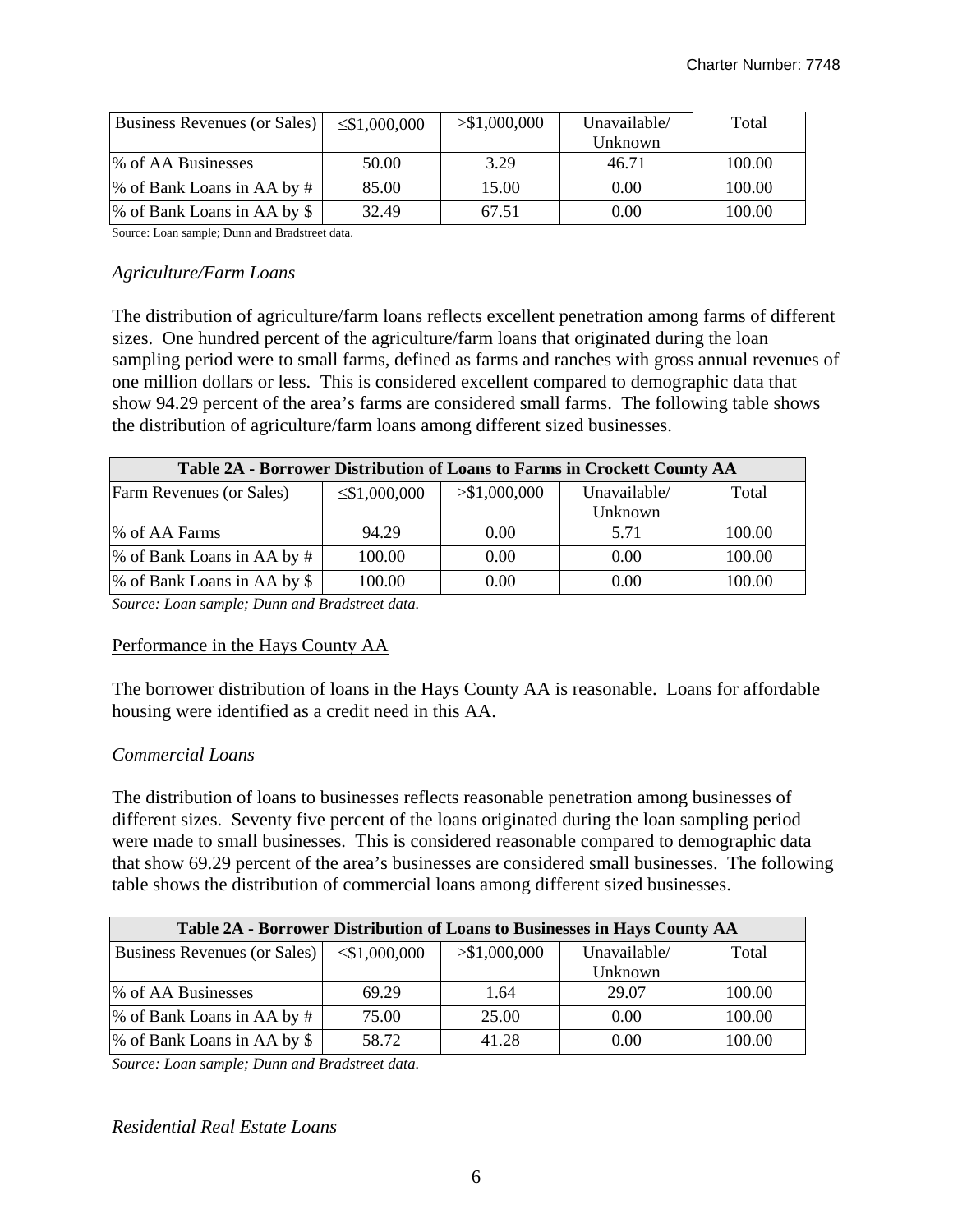The distribution of home loans to borrowers reflects reasonable penetration among borrowers of different income levels even though our review of reflects lower percentages than those reported in the demographic data for low-income borrowers. ONB made 5.00 percent of its home loans to low-income borrowers during the evaluation period. The demographic data indicates that 19.48 percent of families in the AA are low-income. A mitigating factor in the penetration of lowincome families is the fact that households below the poverty level represent 14.37% of the total households in the AA. Borrowers living below the poverty level could have a difficult time qualifying for home loans.

Home loans to moderate-income borrowers are reasonable. ONB made 20 percent of its home loans to moderate-income borrowers. This is considered reasonable compared to demographic data that show 20.57 percent of the area's families are considered moderate-income families. The following table shows the distribution of home loans among borrowers of different income levels compared to the percent of families in each income category.

| Table 2 - Borrower Distribution of Residential Real Estate Loans in Hays County AA |          |          |                 |          |          |          |                 |          |  |
|------------------------------------------------------------------------------------|----------|----------|-----------------|----------|----------|----------|-----------------|----------|--|
| Borrower                                                                           | Low      |          |                 | Moderate |          | Middle   |                 | Upper    |  |
| Income Level                                                                       |          |          |                 |          |          |          |                 |          |  |
| Loan Type                                                                          | % of AA  | $%$ of   | $%$ of AA       | $%$ of   | % of AA  | % of     | $%$ of AA       | $%$ of   |  |
|                                                                                    | Families |          | Number Families | Number   | Families | Number   | <b>Families</b> | Number   |  |
|                                                                                    |          | of Loans |                 | of Loans |          | of Loans |                 | of Loans |  |
| <b>Residential RE</b>                                                              | 19.48    | 5.00     | 20.57           | 20.00    | 24.04    | 10.00    | 35.91           | 65.00    |  |

*Source: Loan sample; U.S. Census data.* 

#### Performance in the Montague County AA

The borrower distribution of loans in the Montague County AA is excellent. Small business loans were identified as a credit need in this AA.

# *Commercial Loans*

The distribution of loans to businesses reflects excellent penetration among businesses of different sizes. Eighty five percent of the loans to businesses that originated during the loan sampling period were made to small businesses. This is considered excellent compared to demographic data that show 74.11 percent of the area's businesses are considered small businesses. The following table shows the distribution of commercial loans among different sized businesses in the AA.

| Table 2A - Borrower Distribution of Loans to Businesses in Montague County AA |                    |               |              |        |  |  |  |  |  |
|-------------------------------------------------------------------------------|--------------------|---------------|--------------|--------|--|--|--|--|--|
| Business Revenues (or Sales)                                                  | $\leq$ \$1,000,000 | > \$1,000,000 | Unavailable/ | Total  |  |  |  |  |  |
|                                                                               |                    |               | Unknown      |        |  |  |  |  |  |
| % of AA Businesses                                                            | 74.11              | 1.44          | 24.45        | 100.00 |  |  |  |  |  |
| % of Bank Loans in AA by #                                                    | 85.00              | 15.00         | 0.00         | 100.00 |  |  |  |  |  |
| % of Bank Loans in AA by \$                                                   | 50.23              | 49.77         | 0.00         | 100.00 |  |  |  |  |  |

Source: Loan sample; Dunn and Bradstreet data.

*Agriculture/Farm Loans* 

The distribution of agriculture/farm loans reflects excellent penetration among farms different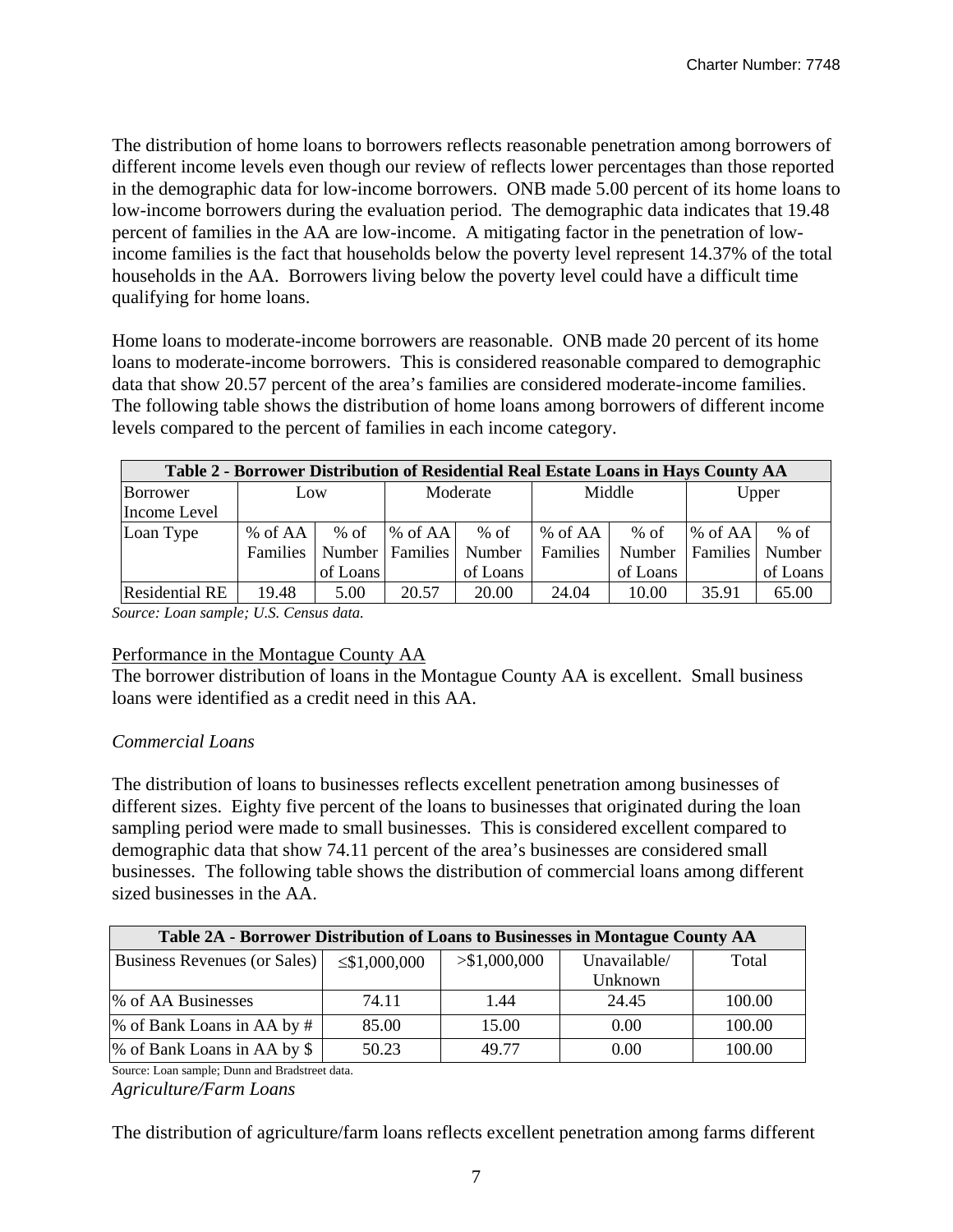sizes. One hundred percent of the bank's agriculture/farm loans that originated during the loan sampling period were made to small farms. This is considered excellent compared to demographic data that show 98.62 percent of the area's farms are considered small farms. The following table shows the distribution of agriculture/farm loans among different sized businesses in the AA.

| Table 2A - Borrower Distribution of Loans to Farms in Montague County AA |                    |               |              |        |  |  |  |  |
|--------------------------------------------------------------------------|--------------------|---------------|--------------|--------|--|--|--|--|
| <b>Farm Revenues (or Sales)</b>                                          | $\leq$ \$1,000,000 | > \$1,000,000 | Unavailable/ | Total  |  |  |  |  |
|                                                                          |                    |               | Unknown      |        |  |  |  |  |
| % of AA Farms                                                            | 98.62              | 0.46          | 0.92         | 100.00 |  |  |  |  |
| % of Bank Loans in AA by #                                               | 100.00             | 0.00          | 0.00         | 100.00 |  |  |  |  |
| % of Bank Loans in AA by \$                                              | 100.00             | 0.00          | 0.00         | 100.00 |  |  |  |  |

Source: Loan sample; Dunn and Bradstreet data.

# **Geographic Distribution of Loans**

The geographic distribution of loans reflects reasonable dispersion throughout the bank's AA given identified credit needs. No significant lending gaps were found within the bank's AAs.

# Performance in the Crockett County AA

A geographic distribution evaluation was not conducted in this AA since the county does not include any LMI CTs.

# Performance in the Hays County AA

The bank's geographic distribution of loans reflects reasonable dispersion throughout census tracts of different income levels. The geographic distribution of home loans is poor, but the excellent dispersion of business loans results in a reasonable overall geographic distribution in this AA.

The poor geographic distribution of home loans in this AA is explained by competition in the city of San Marcos. ONB has two branches in Hays County, one in San Marcos and one in Wimberley. The bank's one low-income CT is located on the north east side of San Marcos. Five of the six moderate-income CTs are located at least partially in San Marcos. There are 17 other bank branches in the San Marcos area that also make residential real estate loans. For this reason, the Wimberley branch originates a majority of the bank's residential real estate loans in Hays County. The town of Wimberley is located in three CTs. None of the three CTs in Wimberley are LMI tracts.

# *Commercial Loans*

The bank's geographic distribution of business loans reflects an excellent dispersion throughout the census tracts of different income levels. The percentage of business loans originated in both the low and moderate-income CTs is excellent with the percentage of loans made within the LMI CTs both exceeding the percentages of the demographic data. The following table details the bank's performance as compared to the percentage of businesses in each census tract income